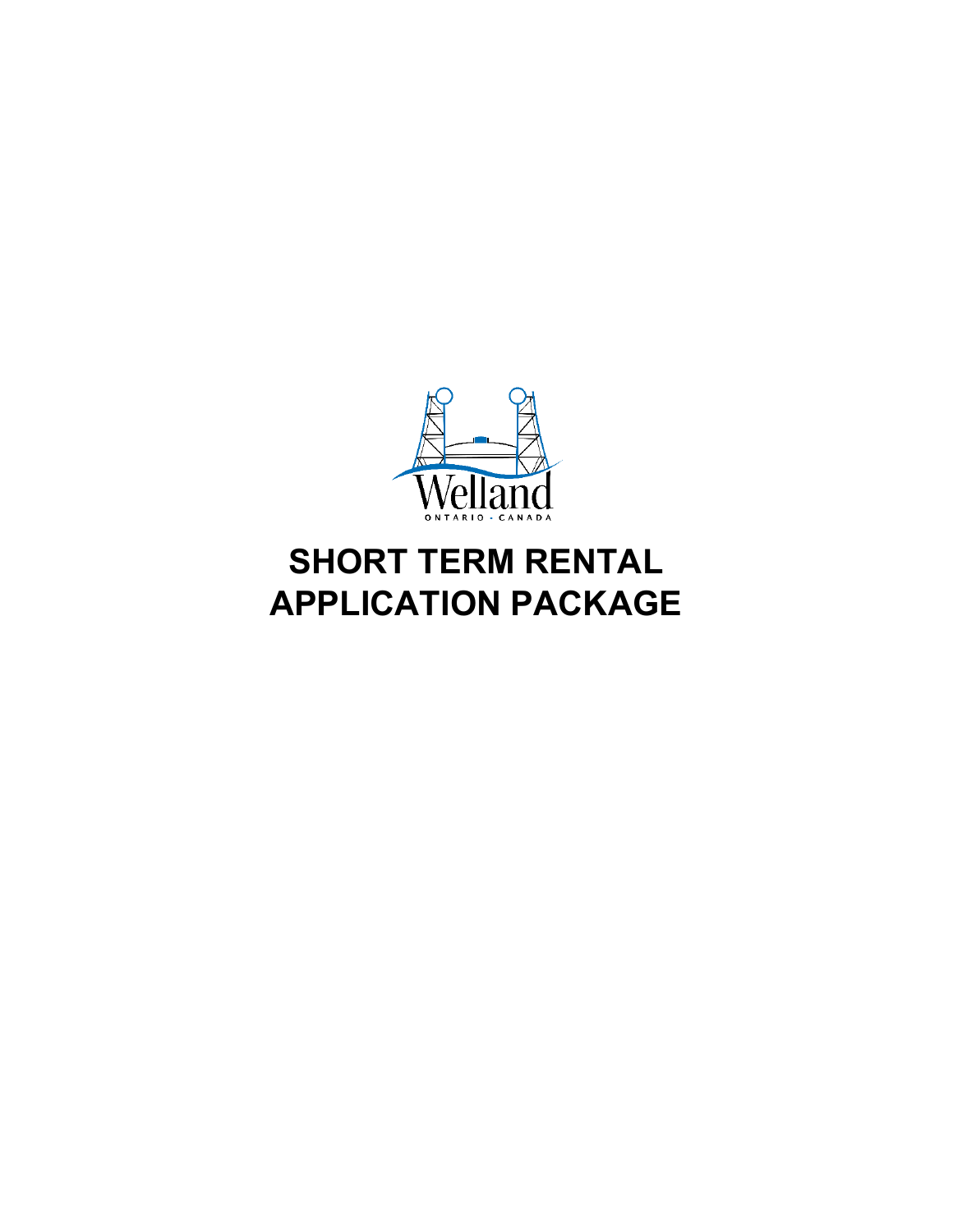# **Short Term Rental Application Check List**

- ☐ Complete Short Term Rental Application
- ☐ Certification of Insurance
	- general liability insurance of not less than \$2 Million per occurrence.
- ☐ Short Term Rental Site Plan
	- a site plan that indicates the location of the Short Term Rental Property, the adjacent Highway, and any external garbage/ recycling facilities.
- ☐ Short Term Rental Floor Plan
	- a floor plan of the Short Term Rental Property clearly indicating the location and number of rooms, the proposed total occupancy limit, and for each room, accompanying photos, its dimensions, a description of its proposed use and the proposed number of beds
- ☐ Parking Management Plan
	- a plan, depicting the size, surface material, and location of all parking spaces intended to be used for parking on the Property
- ☐ Fire Safety Protocol
- ☐ Electrical Safety Authority compliance letter
- ☐ Fire Safety Checklist
- ☐ Required Fees:

| <b>Short Term Rental Application Fee:</b> |  |                       |                 | 500.00    |       |                     |
|-------------------------------------------|--|-----------------------|-----------------|-----------|-------|---------------------|
| Zoning Review Fee:                        |  |                       | \$247.00        |           |       |                     |
| Fire Services Review Fee:                 |  |                       | $$250.00 + HST$ |           |       |                     |
| <b>Total Payable:</b>                     |  |                       |                 | \$1029.50 |       |                     |
|                                           |  | Cash                  | Cheque          |           | Debit |                     |
|                                           |  | <b>Receipt Number</b> |                 |           |       | DATE RECEIVED STAMP |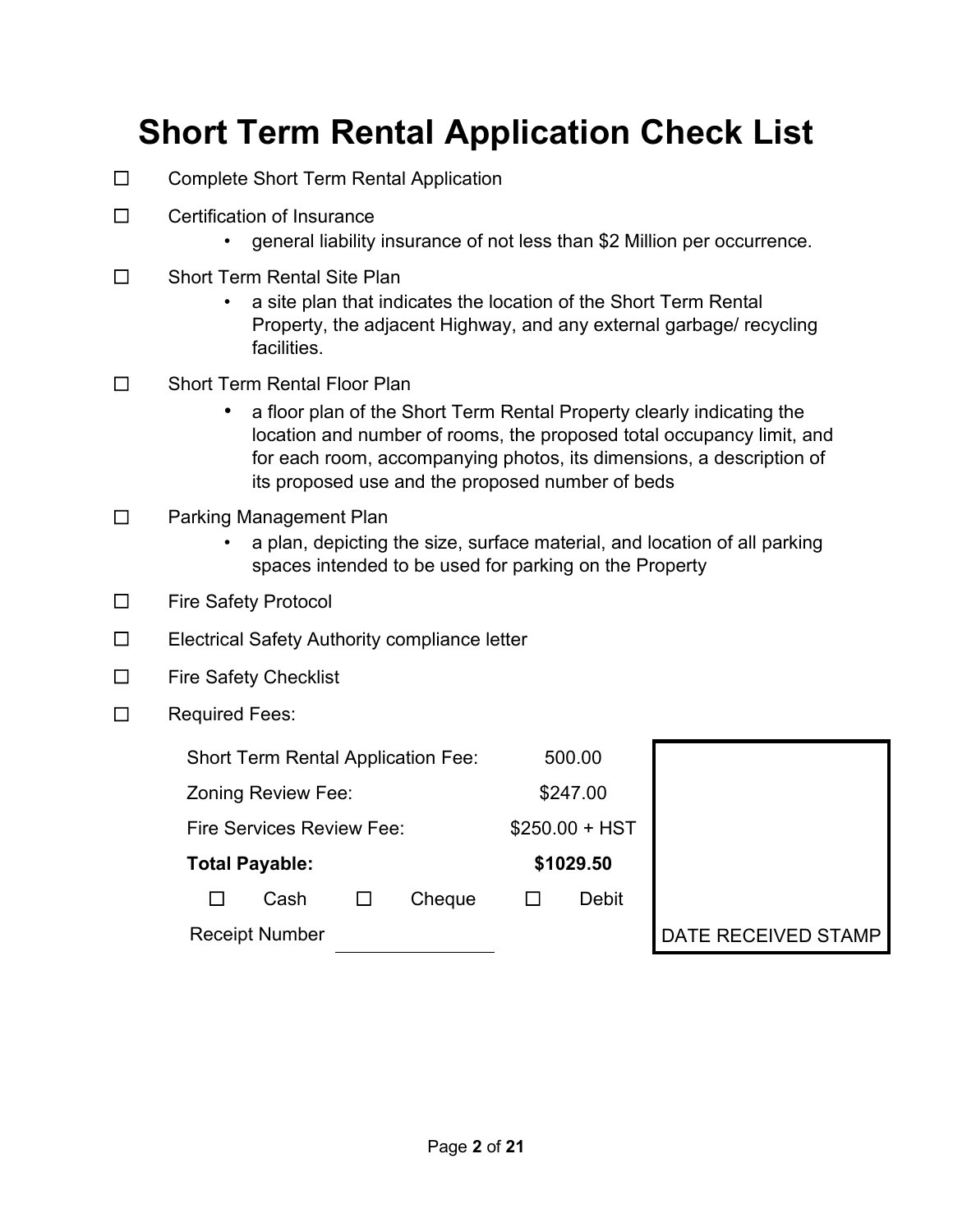

**City of Welland Planning & Development Services** By-law Enforcement Division 60 East Main Street, Welland, ON L3B 3X4 **Phone:** 905-735-1700 | **Fax:** 905-735-7184 **Email:** bylaw\_enfor[c@welland.ca](http://@welland.ca) | www.welland.ca

# **SHORT TERM RENTAL APPLICATION - 2022**

| <b>Short Term Rental Information</b>                                                                                           |                                                                                             |                |   |                                  |                                                      |                                                                       |            |  |
|--------------------------------------------------------------------------------------------------------------------------------|---------------------------------------------------------------------------------------------|----------------|---|----------------------------------|------------------------------------------------------|-----------------------------------------------------------------------|------------|--|
| Location:                                                                                                                      |                                                                                             |                |   |                                  |                                                      | Unit No.:                                                             |            |  |
| City: Welland                                                                                                                  | Province: Ontario                                                                           |                |   |                                  |                                                      | Postal Code:                                                          |            |  |
| Type of Building:                                                                                                              |                                                                                             |                |   |                                  |                                                      |                                                                       |            |  |
| $\Box$<br>Apartment<br>ΙI<br>$\Box$<br>П                                                                                       | <b>Accessory Dwelling Unit</b><br>Semi-detached Dwelling<br><b>Single Detached Dwelling</b> |                |   | ΙI<br>$\Box$<br>$\Box$<br>$\Box$ | <b>Multiple Dwelling</b><br><b>Two-Unit Dwelling</b> | <b>Stacked Townhouse Dwelling</b><br><b>Street Townhouse Dwelling</b> |            |  |
| <b>Number of Existing Bedrooms:</b>                                                                                            |                                                                                             |                |   |                                  |                                                      |                                                                       |            |  |
| 1<br>П                                                                                                                         |                                                                                             | $\overline{2}$ | □ | 3                                | $\mathsf{L}$                                         | 4                                                                     | 5          |  |
| Has the Short Term Rental existed prior to November 25, 2021:                                                                  |                                                                                             |                |   |                                  |                                                      |                                                                       |            |  |
| <b>No</b><br>П                                                                                                                 | ΙI                                                                                          | Yes            |   |                                  |                                                      | <b>Supporting Documentation Attached</b>                              |            |  |
| If yes, initial date used as a Short Term Rental:                                                                              |                                                                                             |                |   |                                  |                                                      |                                                                       |            |  |
| The portion of the property that will be used as a Short Term Rental:                                                          |                                                                                             |                |   |                                  |                                                      |                                                                       |            |  |
| □                                                                                                                              | The entire property                                                                         | $\Box$         |   |                                  |                                                      | A portion of the home, up to                                          | bedroom(s) |  |
| Please use the link below to review the Short Term Rental Licensing By-law:<br>https://www.welland.ca/Bylaws/bylaw2021-179.pdf |                                                                                             |                |   |                                  |                                                      |                                                                       |            |  |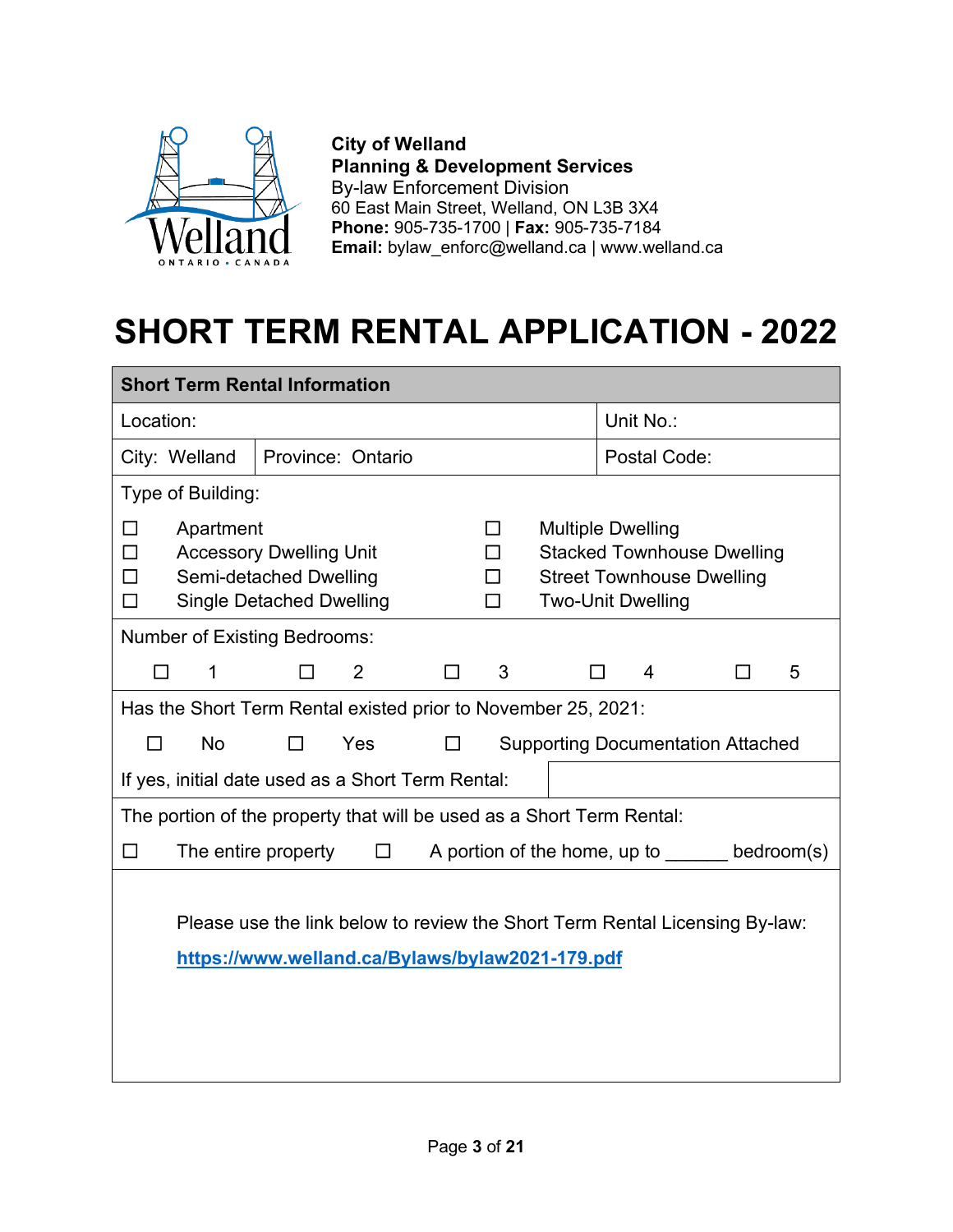| <b>Applicant Information</b>                                                                                                                                                                                                                                                                   |                                                               |                                                             |            |                   |  |  |
|------------------------------------------------------------------------------------------------------------------------------------------------------------------------------------------------------------------------------------------------------------------------------------------------|---------------------------------------------------------------|-------------------------------------------------------------|------------|-------------------|--|--|
|                                                                                                                                                                                                                                                                                                | First Name:                                                   |                                                             | Last Name: |                   |  |  |
|                                                                                                                                                                                                                                                                                                | <b>Applicant Address:</b>                                     |                                                             | Unit No.:  |                   |  |  |
| City:<br>Province:                                                                                                                                                                                                                                                                             |                                                               |                                                             |            | Postal Code:      |  |  |
|                                                                                                                                                                                                                                                                                                | Telephone Number:                                             |                                                             | Email:     |                   |  |  |
|                                                                                                                                                                                                                                                                                                | П                                                             | Applicant address is the same as Short Term Rental Location |            |                   |  |  |
| П<br>Government-issued photo identification attached                                                                                                                                                                                                                                           |                                                               |                                                             |            |                   |  |  |
|                                                                                                                                                                                                                                                                                                | <b>Registered Owner(s) of the Short Term Rental Property:</b> |                                                             |            |                   |  |  |
| 1                                                                                                                                                                                                                                                                                              | First Name:                                                   |                                                             | Last Name: |                   |  |  |
|                                                                                                                                                                                                                                                                                                | Phone Number:                                                 |                                                             | Email:     |                   |  |  |
| $\overline{2}$                                                                                                                                                                                                                                                                                 | First Name:                                                   |                                                             | Last Name: |                   |  |  |
|                                                                                                                                                                                                                                                                                                | <b>Phone Number:</b>                                          |                                                             | Email:     |                   |  |  |
| 3                                                                                                                                                                                                                                                                                              | First Name:                                                   |                                                             | Last Name: |                   |  |  |
|                                                                                                                                                                                                                                                                                                | <b>Phone Number:</b>                                          |                                                             | Email:     |                   |  |  |
| $\overline{4}$                                                                                                                                                                                                                                                                                 | First Name:                                                   |                                                             | Last Name: |                   |  |  |
|                                                                                                                                                                                                                                                                                                | Phone Number:                                                 |                                                             | Email:     |                   |  |  |
| <b>Agent</b>                                                                                                                                                                                                                                                                                   |                                                               |                                                             |            |                   |  |  |
|                                                                                                                                                                                                                                                                                                | First Name:                                                   |                                                             | Last Name: |                   |  |  |
|                                                                                                                                                                                                                                                                                                | <b>Applicant Address:</b>                                     |                                                             |            | Unit No.:         |  |  |
| City:                                                                                                                                                                                                                                                                                          |                                                               | Province:                                                   |            | Postal Code:      |  |  |
| <b>Phone Number:</b>                                                                                                                                                                                                                                                                           |                                                               |                                                             | Email:     |                   |  |  |
|                                                                                                                                                                                                                                                                                                | Government-issued photo identification attached<br>П          |                                                             |            |                   |  |  |
| The Agent shall be available to attend to the Short Term Rental Property at all times<br>within a period of no greater than one (1) hour from the time of contact by way of<br>telephone or email. The telephone number and email address provided above will be<br>used to contact the Agent. |                                                               |                                                             |            |                   |  |  |
| <b>Signature of Agent</b>                                                                                                                                                                                                                                                                      |                                                               |                                                             |            | DATE OF SIGNATURE |  |  |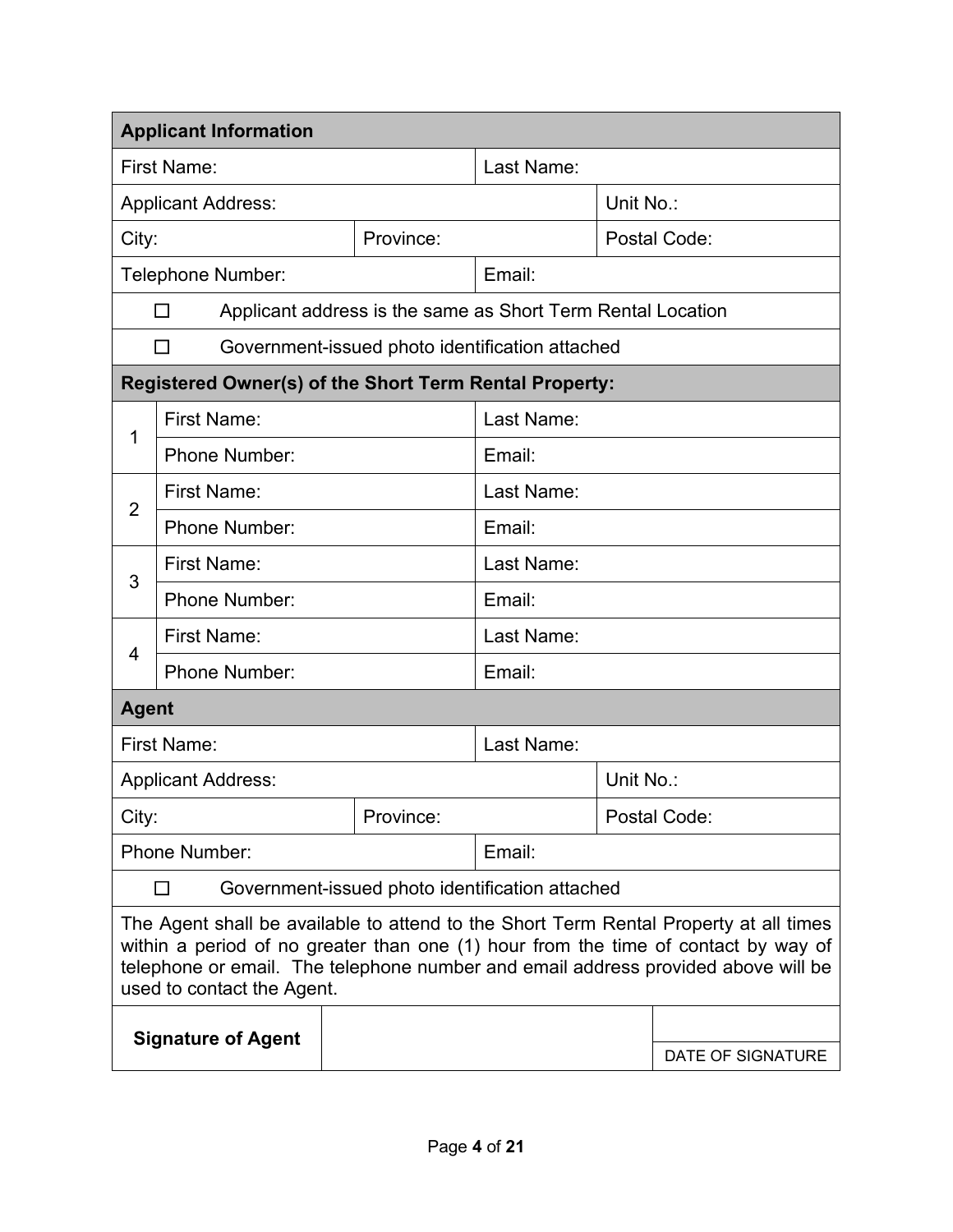#### **Signature of Applicant**

I, Let a subset the applicant, hereby acknowledge and certify that:

- I have read and understand the City of Welland Short Term Rental By-law 2021- 179;
- The information contained in this application is true and complete to the best of my knowledge, and that failure to provide complete or accurate information may delay the licensing process;
- It is an offence under Section 25.8 to provide false or misleading information on this application or at any time hereafter to any person having authority for the enforcement of administration of the by-law and that the provision of false or misleading information may result in the prosecution and/ or penalties as set out in the by-law, or the refusal, suspension or revocation of the Short Term Rental Licence;
- The issuance of a licence under this by-law does not permit or condone the violation of any By-law, statute or other regulation in effect in the City of Welland, the Province of Ontario or the Dominion of Canada and it shall be my responsibility to ensure that such applicable legislation is complied with at all time;
- I understand that may take 2-3 weeks for this application to be processed;
- I give permission for By-law Enforcement Officers, Fire Prevention Officers and Building Inspectors, to enter the Short Term Rental for the purpose of inspecting for compliance with this By-law.

| <b>Signature of Applicant</b> |                   |
|-------------------------------|-------------------|
|                               | DATE OF SIGNATURE |

The submission of an application for a Licence, including the related fee(s), does not entitle the Applicant to carry on, or intend to carry on a Short Term Rental. The Applicant is only entitled to do so once the Licence has been issued for the Short Term Rental.

The personal information on this application is collected pursuant to the Municipal Act, 2001, the City of Welland Short Term Rental By-law 2021-179 and in accordance with the Municipal Freedom of Information and Protection of Privacy Act. This information will be used for the purposes of issuance, administration and enforcement of Short Term Rental Licenses. Questions about this collection can be directed to the City Clerk, City Hall, 60 East Main Street, Welland, ON, L3B 3X4, 905-735-1700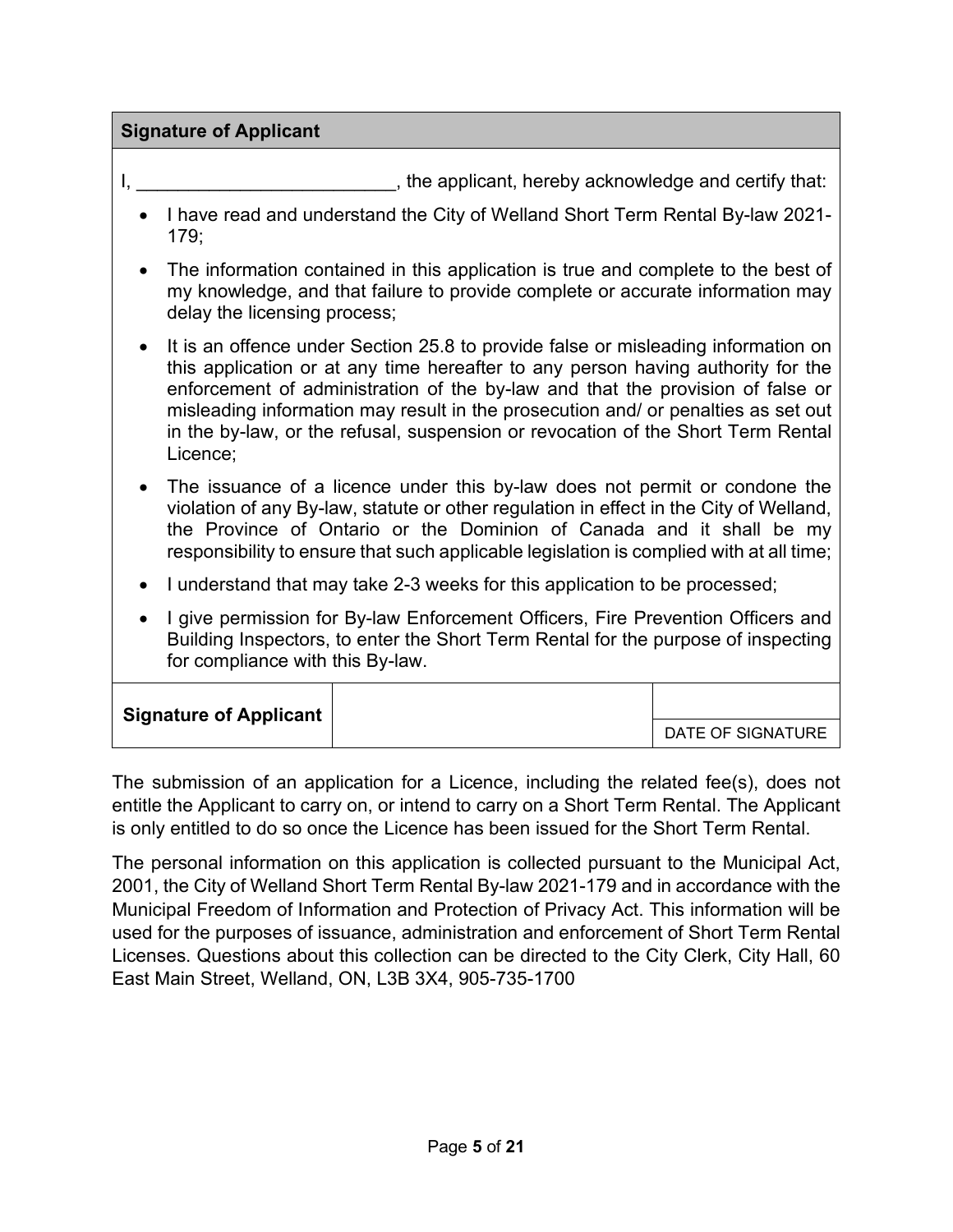# **Short Term Rental Fire Safety Checklist**

The following items are required to fulfill fire safety requirements:

| ⊔      | be posted in accordance with Section 10.1(f) of the By-Law.                                                                                                                                                                                                                                                                     |  |  |  | Fire safety protocol is prepared, approved by the fire department, and<br>implemented for the property in accordance with the By-Law. The protocol shall |
|--------|---------------------------------------------------------------------------------------------------------------------------------------------------------------------------------------------------------------------------------------------------------------------------------------------------------------------------------|--|--|--|----------------------------------------------------------------------------------------------------------------------------------------------------------|
| ப      | A letter of compliance from the Electrical Safety Authority (ESA) dated within 12<br>months of the date of application indicating the property and its proposed use<br>comply with the Electrical Safety Code (*See Page 7)                                                                                                     |  |  |  |                                                                                                                                                          |
| $\Box$ | with the Ontario Fire Code and manufacturer's instructions (*See below)                                                                                                                                                                                                                                                         |  |  |  | Smoke and carbon monoxide alarms are installed and maintained in accordance                                                                              |
| $\Box$ | Page 7)                                                                                                                                                                                                                                                                                                                         |  |  |  | Additional smoke alarms shall be installed in each guest sleeping room (*See                                                                             |
| $\Box$ | Fire Code.                                                                                                                                                                                                                                                                                                                      |  |  |  | At least a 2A10BC sized portable fire extinguisher shall be installed<br>conspicuously in the kitchen area and maintained in accordance with the Ontario |
| $\Box$ | A floor plan is posted in accordance with Section 10.1 (g) of the By-Law and also<br>inside the egress door of each guest sleeping room, indicating the location of<br>exits, location of fire safety equipment, and actions to take in the event of an<br>emergency.                                                           |  |  |  |                                                                                                                                                          |
| $\Box$ | Property owner and emergency contact information<br>shall<br>be<br>posted<br>conspicuously in the occupancy.                                                                                                                                                                                                                    |  |  |  |                                                                                                                                                          |
| $\Box$ | The street number for the property shall be affixed to the building or dwelling<br>exterior in a well-lit area and is visible from the road.                                                                                                                                                                                    |  |  |  |                                                                                                                                                          |
| $\Box$ | Temporary wiring (extension cords, power strips, etc.) shall not be used<br>inappropriately or in a manner that creates a fire hazard.                                                                                                                                                                                          |  |  |  |                                                                                                                                                          |
| $\Box$ | Combustible materials are not kept or stored in/around appliances (furnace, hot<br>water heater, kitchen stoves), electrical service panels, or within means of<br>egress.                                                                                                                                                      |  |  |  |                                                                                                                                                          |
| Ш      | Solid-fuel burning appliances (e.g. wood stoves) are installed and maintained in<br>accordance with CSA-B365, "Installation Code for Solid-Fuel Burning<br>Appliances and Equipment". A letter of compliance from a "W.E.T.T." Certified<br>technician dated within 12 months of the application would be deemed<br>acceptable. |  |  |  |                                                                                                                                                          |
|        | If the property owner consents and provides written permission for guests to<br>conduct open-air fires or discharge consumer fireworks on the property, By-Law<br>information for both open-air fires and fireworks are provided and explained to<br>guests. If consent is not provided, both activities are PROHIBITED.        |  |  |  |                                                                                                                                                          |
|        | Please mark each box above with " $\checkmark$ " or "x" when each task is complete.                                                                                                                                                                                                                                             |  |  |  |                                                                                                                                                          |
|        | <b>Signature of Applicant</b>                                                                                                                                                                                                                                                                                                   |  |  |  |                                                                                                                                                          |
|        |                                                                                                                                                                                                                                                                                                                                 |  |  |  | DATE OF SIGNATURE                                                                                                                                        |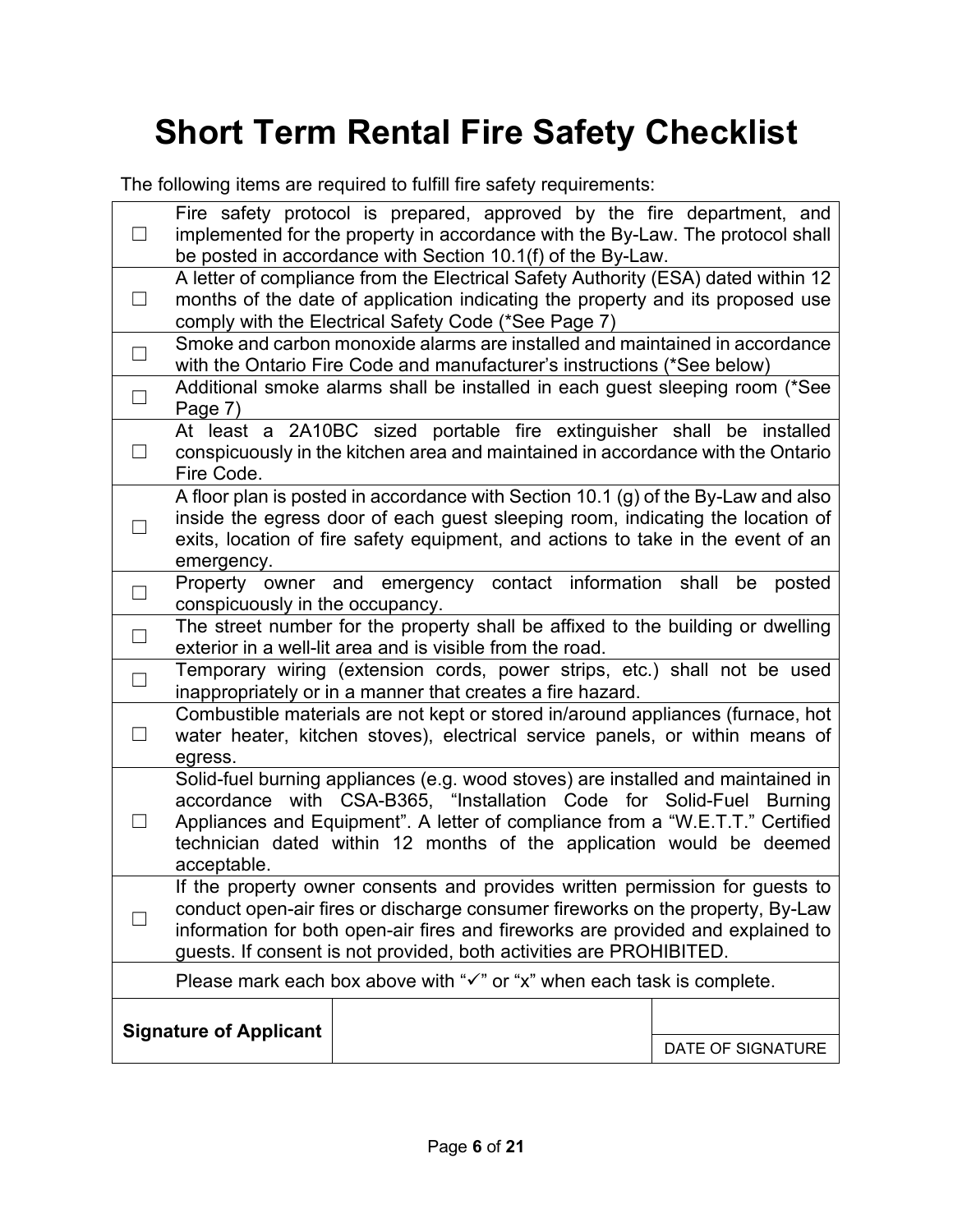## **Fire Safety Checklist – Additional Information**

**\*NOTE: If the electrical installations of the property were installed under the provisions of an ESA permit, a copy of the permit in conjunction with a letter from a licenced electrician confirming the electrical installations are in compliance with the Electrical Safety Code, dated within 12 months of the licence application, would be deemed acceptable. If choosing an ESA Inspection, "general inspections" can be booked at [www.eleccheck.ca](http://www.eleccheck.ca/) or 1-877- ESASAFE.**

**\*Photographs of each smoke and carbon monoxide alarm installed in the occupancy shall be sent electronically to the Fire Department at [fireprevention@welland.ca](mailto:fireprevention@welland.ca) . The photographs should be taken in a manner that shows the alarm(s) are current and not expired and installed in the appropriate locations. The submitted photographs must be deemed acceptable by the Fire Department as part of this process.**

**\*NOTE: The fire and life safety systems (fire alarm, sprinkler, standpipe) of multi residential buildings containing short term rentals shall be maintained in accordance with the Ontario Fire Code\*** 

**City of Welland By-law Resources:**

**Frequently Requested By-law: <https://www.welland.ca/Bylaws/index.asp>**

**Open-Air Fire By-law: <https://www.welland.ca/Bylaws/bylaw2011-85.pdf>**

**Fireworks By-law: <https://www.welland.ca/Bylaws/bylaw2003-127.pdf>**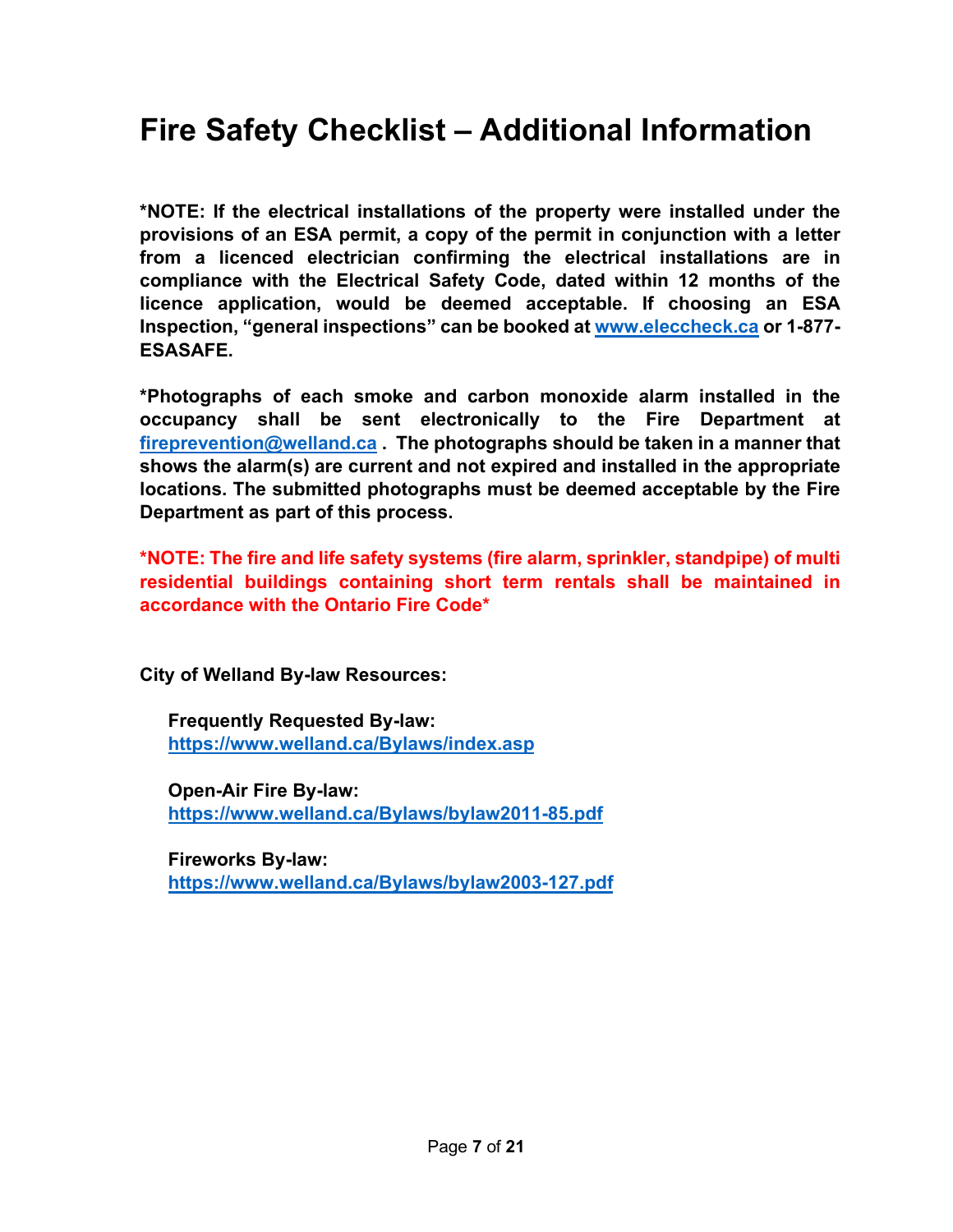# Fire Safety Protocol

| Name of Business/ Building: |                                   |              |  |  |
|-----------------------------|-----------------------------------|--------------|--|--|
| Location:                   |                                   | l Unit No.:  |  |  |
|                             | City: Welland   Province: Ontario | Postal Code: |  |  |

| Fire Safety Protocol Prepared by: |  |            |                   |  |
|-----------------------------------|--|------------|-------------------|--|
| First Name:                       |  | Last Name: |                   |  |
| <b>Signature</b>                  |  |            |                   |  |
|                                   |  |            | DATE OF SIGNATURE |  |

| Date Received by the Welland Fire and Emergency Services Department: |  |  |  |
|----------------------------------------------------------------------|--|--|--|
|                                                                      |  |  |  |

Date:

The approved located for this Fire Safety Protocol is:

Location:

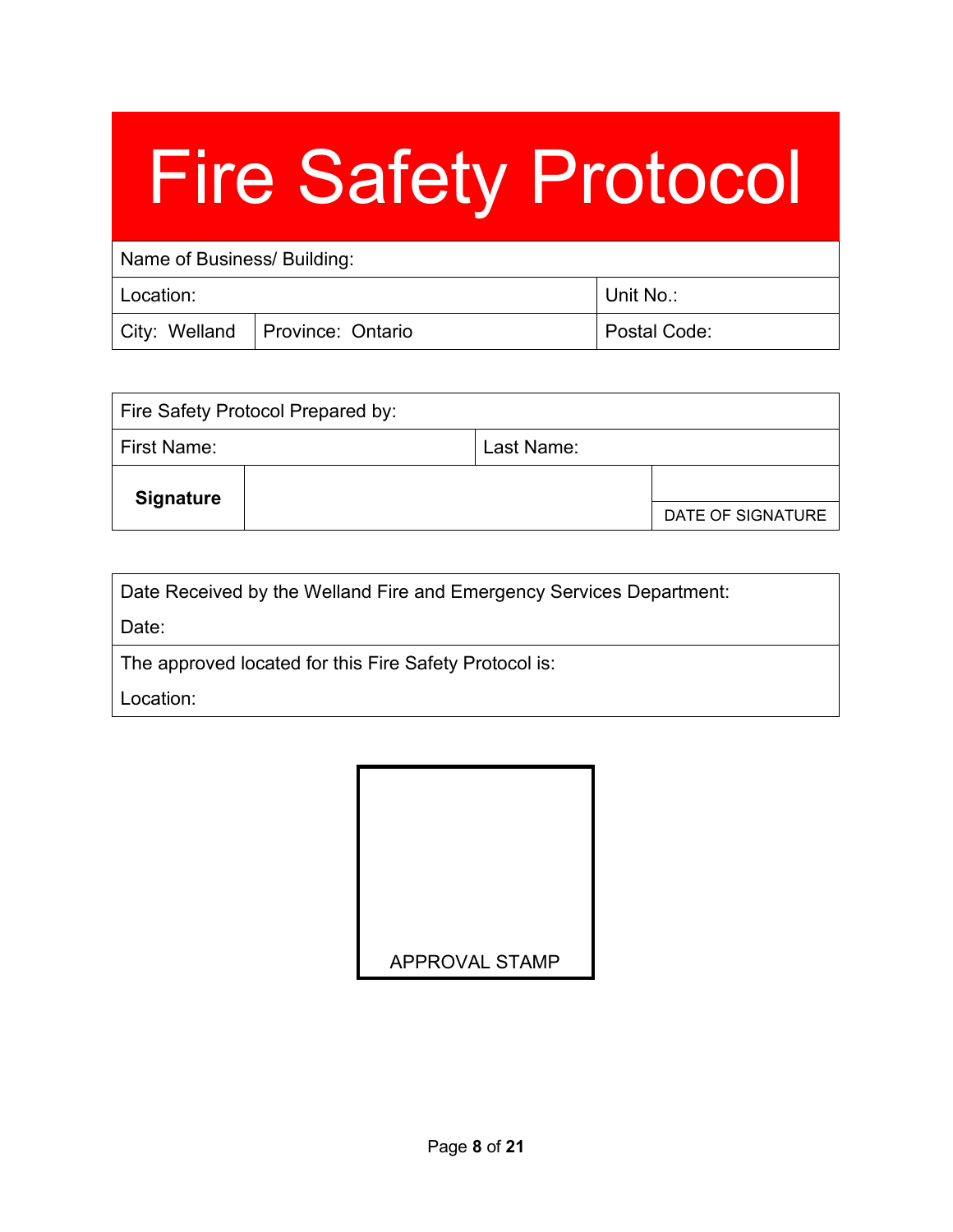# **Fire Safety Protocol: Table of Contents**

Part 1 (a) Introduction Part 2 (a) Building Resources Audit Part 2 (b) Human Resources Audit Part 3 Emergency Procedures – Occupants and Related Duties Part 4 **Fire Extinguishment and Control** Part 5 Fire Code Requirements Part 6 **Building Schematics**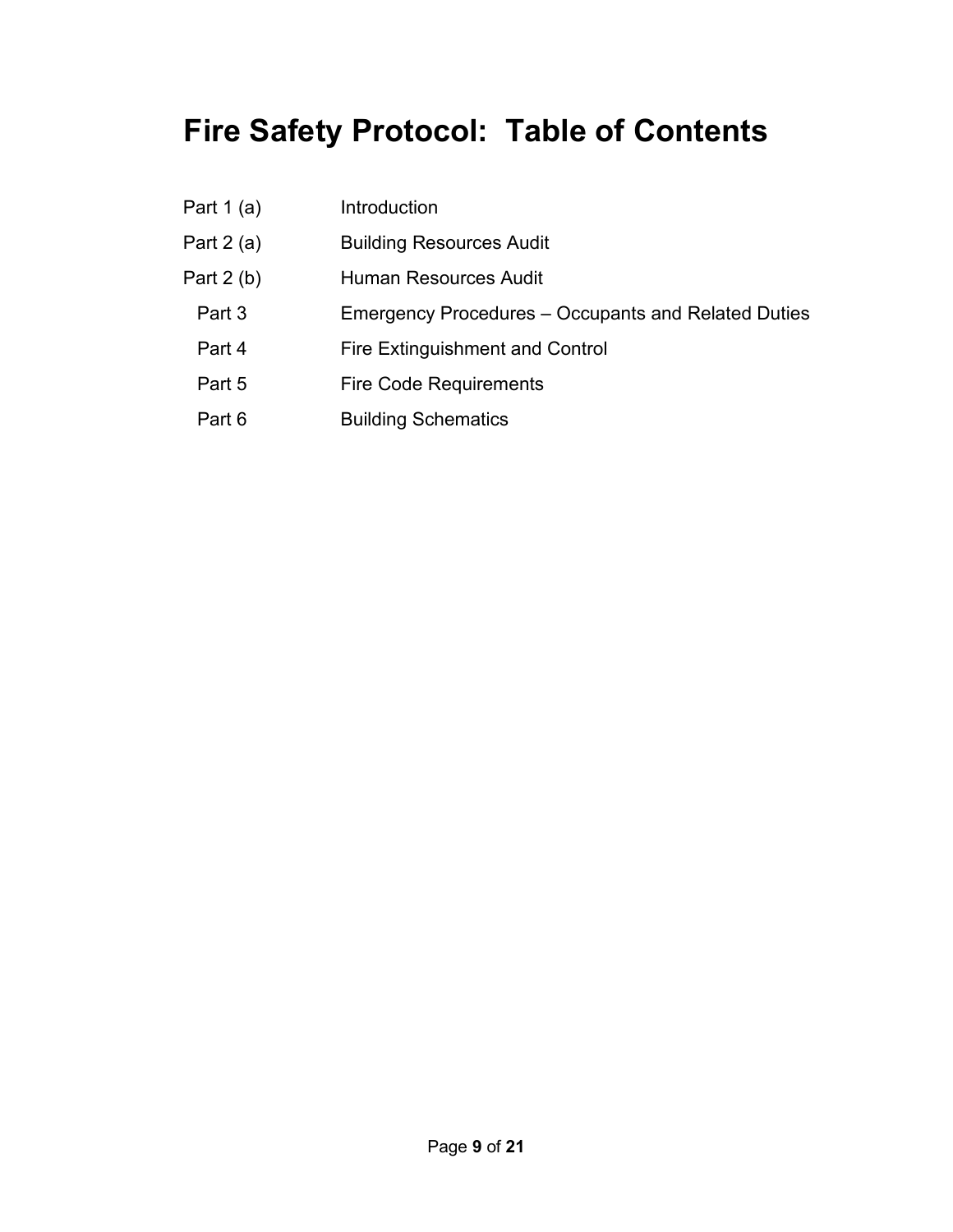# **Fire Safety Protocol: Part 1 – Introduction**

**The Short-Term Rental By-Law requires the implementation of a fire safety protocol at each occupancy licenced as a short-term rental in accordance with Clause 4.4 (g) of the By-Law. The "fire safety protocol" shall be located in accordance with Clause 10.1(f) of the By-Law, namely, conspicuously posted within one (1) metre of the primary entrance. This protocol is to outline the actions occupants are to take during a fire emergency, the location of fire safety equipment, a floor plan of the property indicating the location of exits, and the full contact information for person(s) responsible for the property.**

## **FIRE SAFETY PROTOCOL SUBMISSION REQUIREMENTS**:

Fire Safety Protocols are to be submitted via email to the Welland Fire Prevention Department: fireprevention@welland.ca.

The fire safety protocol is to be tailored to the building. List "N/A" if the building does not have certain life safety systems (e.g. sprinkler system or fire alarm system) for the audit of building resources and maintenance. The maintenance duties section will include only the fire and life safety devices that are in the building. Site and floor plans are to include a legend on each page.

Once the protocol is reviewed, an email outlining any required changes will be sent from the Fire Prevention Officer to the author of the plan.

The fire safety protocol, once approved, shall be posted in accordance with the By-Law.

Please contact the Welland Fire Prevention Division at 905-735-1700 ext. 2408 if you have any questions.

Regards,

Matt Richardson Director of Fire Prevention Welland Fire and Emergency Services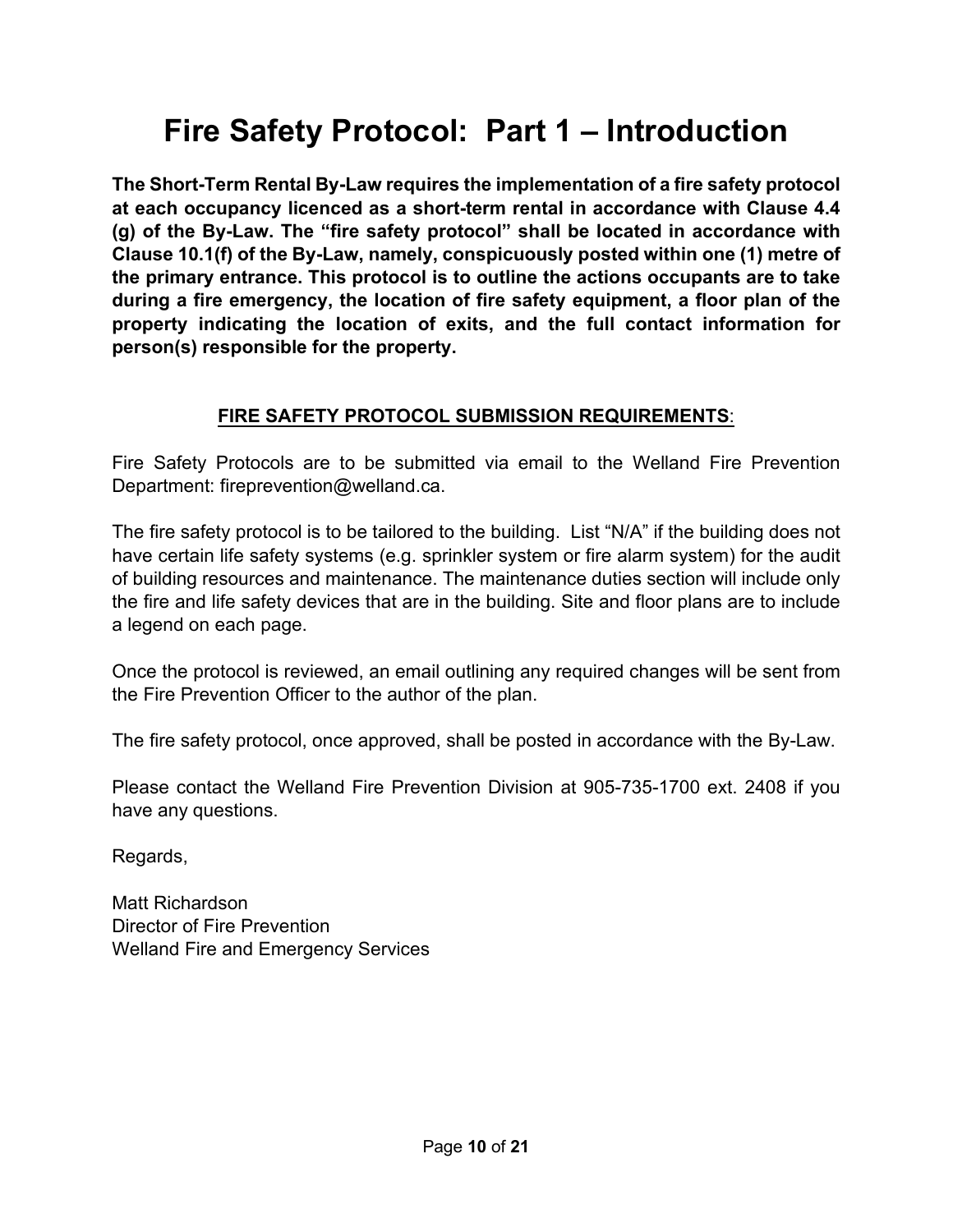# **Fire Safety Protocol: Part 2 (a) Audit of Building Resources Checklist**

**NOTE:**

**Please USE NORTH/ SOUTH/ EAST/ WEST when listing locations of the following:**

| Occupancy Type:                                |  |        |                    |        |           |
|------------------------------------------------|--|--------|--------------------|--------|-----------|
| Number of Units:                               |  |        |                    |        |           |
| <b>Number of Storeys:</b>                      |  |        |                    |        |           |
| <b>Year of Construction:</b>                   |  |        |                    |        |           |
| Designated Fire Route:                         |  | П      | Yes                | $\Box$ | <b>No</b> |
| <b>Nearest Municipal Hydrant Location:</b>     |  |        |                    |        |           |
| Heating Type:                                  |  | П      | <b>Natural Gas</b> | $\Box$ | Electric  |
| Other (Please Specify):<br>ΙI                  |  |        |                    |        |           |
| Main Gas Shut-off:                             |  | $\Box$ | Yes                | $\Box$ | <b>No</b> |
| Main Gas Shut-off Location:                    |  |        |                    |        |           |
| Main Electrical Shut-off Location:             |  |        |                    |        |           |
| Main Domestic Water Shut-off Location:         |  |        |                    |        |           |
| Single Stage Fire Alarm System (if installed): |  |        |                    |        |           |
| Make:                                          |  |        |                    |        |           |
| Model:                                         |  |        |                    |        |           |
| Main Panel Location:                           |  |        |                    |        |           |
| <b>Annunciator Panel Location:</b>             |  |        |                    |        |           |
| Fire Alarm Description:                        |  |        |                    |        |           |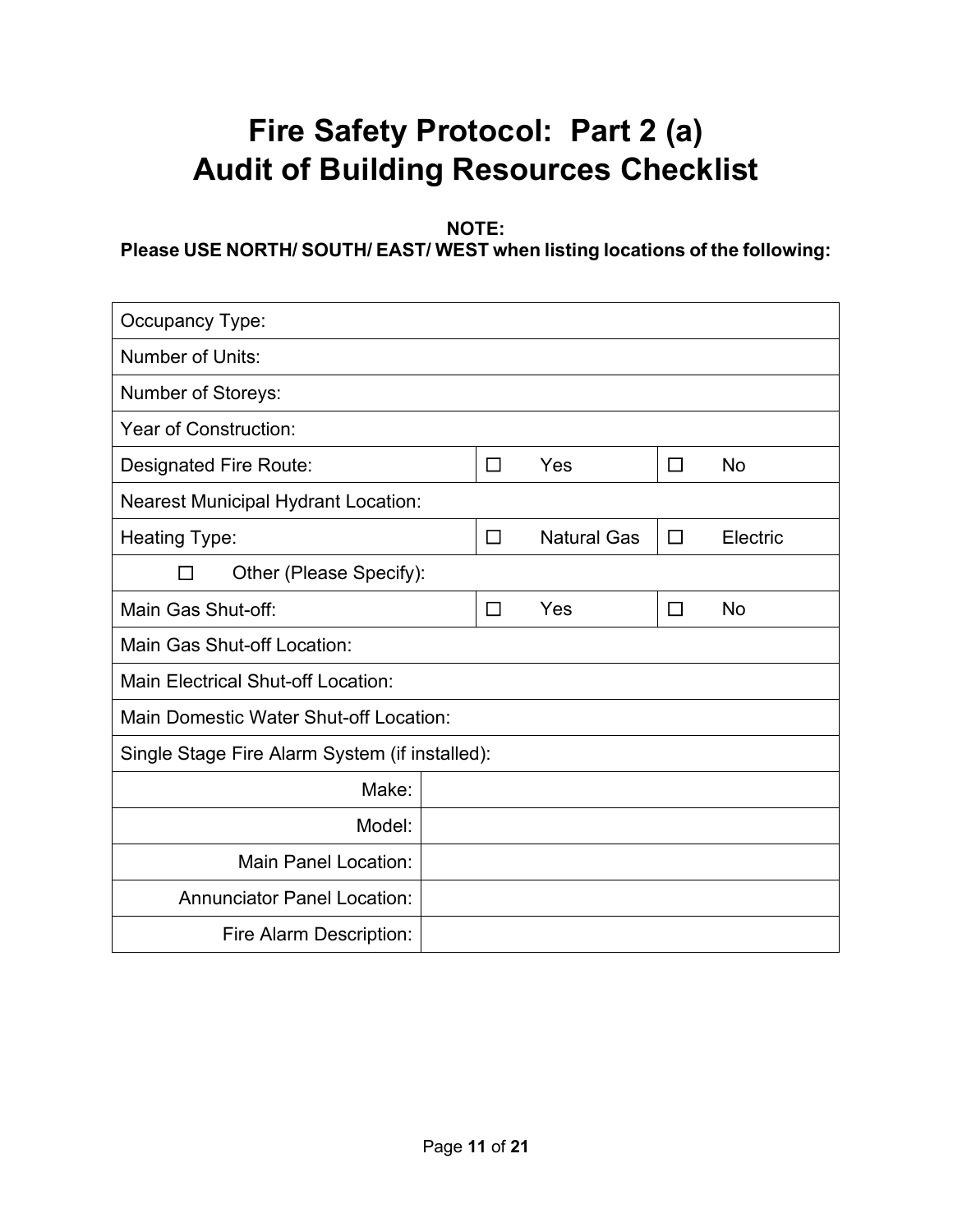#### **Indicate the Location of the Applicable Fire Safety Devices:**

#### **Smoke Alarms:**

| Location 1:                                                                        | Location 4: |  |
|------------------------------------------------------------------------------------|-------------|--|
| Location 2:                                                                        | Location 5: |  |
| Location 3:                                                                        | Location 6: |  |
| All Smoke Alarms are identified on site plan/ floor plan: $\Box$ Yes $\Box$<br>No. |             |  |
|                                                                                    |             |  |

#### **Carbon Monoxide (CO) Alarms**

| Location 1:                                           | Location 4:       |
|-------------------------------------------------------|-------------------|
| Location 2:                                           | Location 5:       |
| Location 3:                                           | Location 6:       |
| All CO Alarms are identified on site plan/floor plan: | No.<br>Yes $\Box$ |

#### **Portable Fire Exinguishers**

| Location 1:                                                                     | Location 4: |  |  |  |
|---------------------------------------------------------------------------------|-------------|--|--|--|
| Location 2:                                                                     | Location 5: |  |  |  |
| Location 3:                                                                     | Location 6: |  |  |  |
| All fire extinguishers are identified on site plan/floor plan $\Box$ Yes<br>No. |             |  |  |  |

#### **Emergency Lighting**

| Emergency Power: $\Box$ Battery                                                | $\Box$ Generator |  |  |
|--------------------------------------------------------------------------------|------------------|--|--|
| Emergency lights are identified on site plan/ floor plan: $\Box$ Yes $\Box$ No |                  |  |  |

#### **Exit Signs**

| Emergency Power: □ Battery                          |  | $\Box$ Generator |                   |     |
|-----------------------------------------------------|--|------------------|-------------------|-----|
| Exit signs are identified on site plan/ floor plan: |  |                  | $\Box$ Yes $\Box$ | No. |

#### **Sprinkler System:**

Type:

Connected to the Fire Alarm System:

Location of Sprinkler Room/ Shut Off Valves: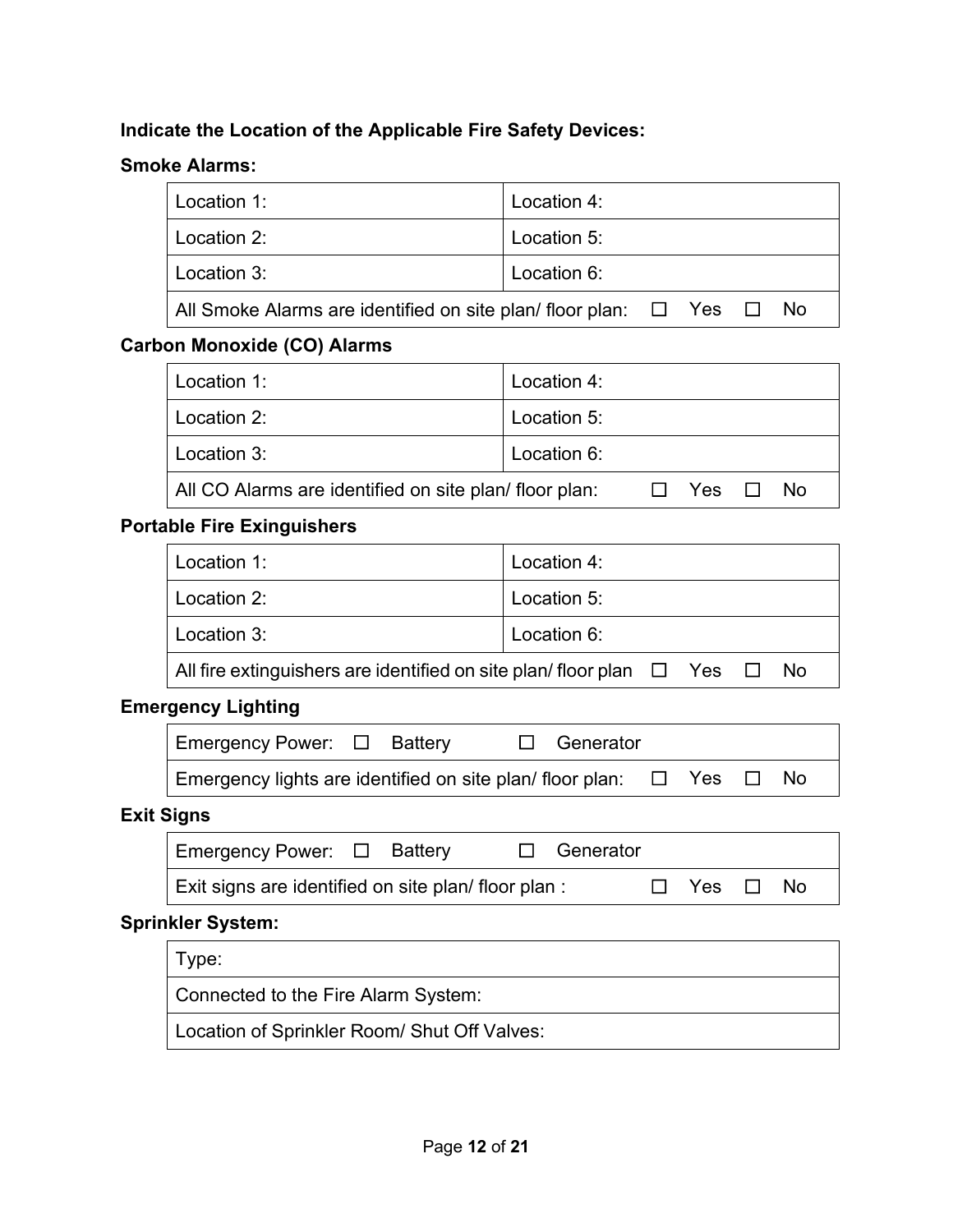## **Fire Safety Protocol: Part 2 (b) Audit of Human Resources**

Business/ Building Name:

Manager:

Address:

Phone Number:

| Building Owner:     |  |
|---------------------|--|
| Address:            |  |
| <b>Phone Number</b> |  |

After Hours Contacts:

Name and Position:

Phone Number:

Name and Position:

Phone Number:

Name and Position:

Phone Number:

Fire Alarm Monitoring Company:

Fire Alarm Servicing Company:

Sprinkler Servicing Company: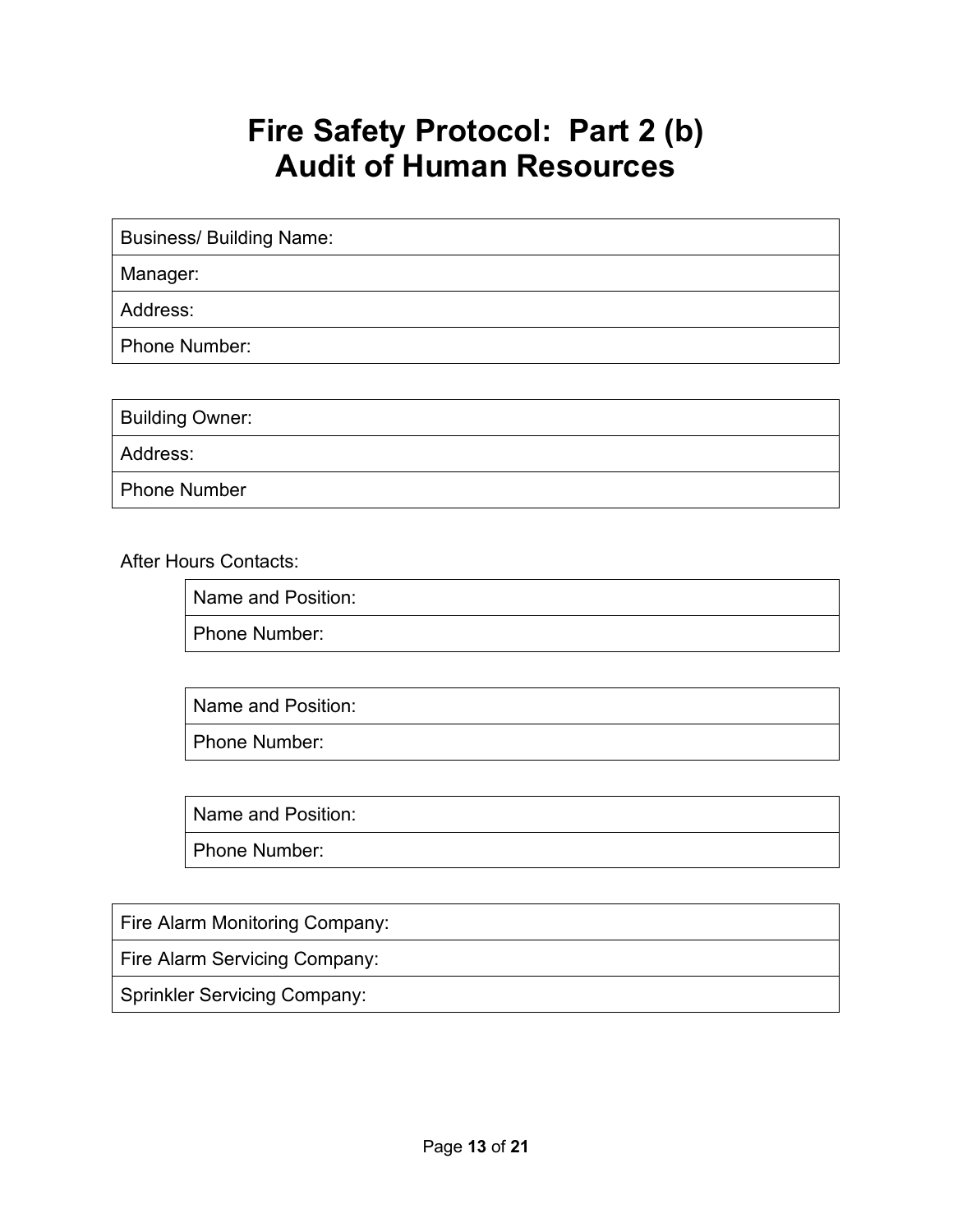## **Fire Safety Protocol: Part 3 Emergency Procedures for Occupants**

Designated Meeting Area Location:

Emergency procedures signage will be posted conspicuously as per the By-Law, and on the interior of egress doors of sleeping rooms.

#### **Upon Discovery of Smoke/Fire:**

- Alert others in area, yell FIRE
- Only use fire extinguisher if trained and safe to do so
- Exit via closest exit assist others in area if safe to do so
- Close doors behind you
- Report to designated meeting area.
- Call 911
- Do not re-enter until instructed by Fire Dept.

#### **Upon Hearing of Fire Condition:**

- Exit immediately via closest exit assist others in area if safe to do so
- Close doors behind you
- Report to designated meeting area.
- Call 911
- Await the arrival of Fire Department and provide assistance
- Do not re-enter until instructed by Fire Dept.

#### **Related Duties**

#### In general:

- Keep the doors in fire separations closed at all times.
- Keep access to exits and EXITS, inside and outside, clear of any obstructions at all times.
- Do not permit combustible materials to accumulate in quantities or locations that would constitute a fire hazard. Including inside apartments.
- Promptly remove all combustible waste from areas where waste is placed for disposal.
- Keep access roadways clear and accessible.
- Maintain the fire protection equipment in good operating condition at all times.
- Participate in fire drills.
- Have a working knowledge of the building fire and life safety systems.
- Ensure the building fire and life safety systems are in operating condition.
- Comply with the Ontario Fire Code.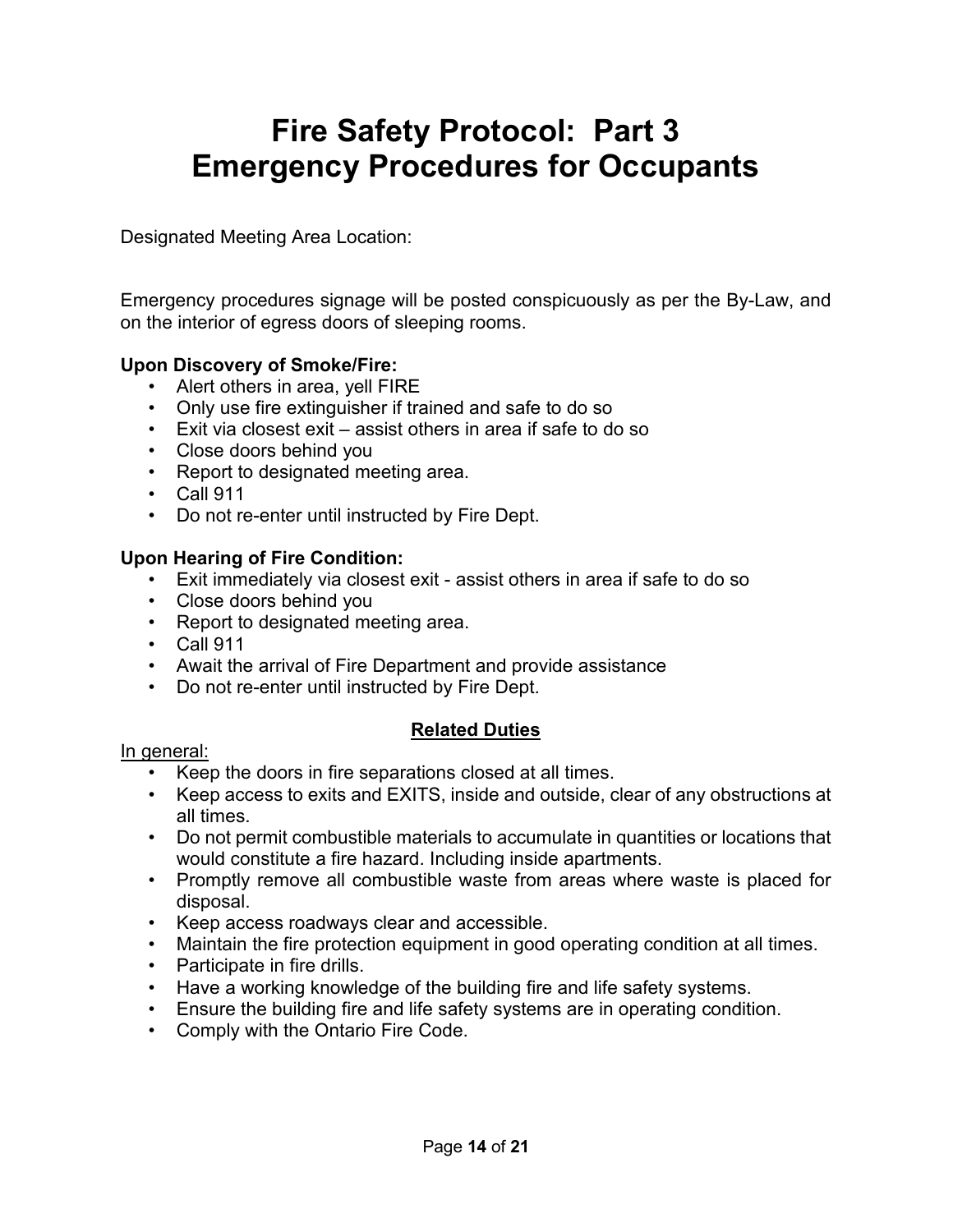#### To avoid fire hazards in the building, occupants must:

- Never put burning materials such as cigarettes and ashes into a garbage bag or chute.
- Never dispose of flammable liquids or aerosol cans in a garbage or garbage chutes.
- Never force cartons, coat hangers, bundles of paper into the garbage chute because it may become blocked.
- Avoid unsafe cooking practices: deep fat frying, too much heat, unattended stoves, loosely hanging sleeves.
- Avoid careless smoking. Never smoke in bed.
- Never leave anything that may burn or cause a trip hazard in the halls, corridors and/ or stairways.
- Always clean out clothes dryer lint collector before and after use.
- Do not use unsafe electrical appliances, frayed extension cords, over-loaded outlets or lamp wire for permanent wiring.
- Immediately report any smoke or carbon monoxide alarm problems to property manager.
- Never disconnect or remove batteries from smoke or carbon monoxide alarms.
- Know how to alarm occupants of building, know where exits are located.
- Call Welland Fire and Emergency Services immediately (9-1-1) whenever you need emergency assistance.
- Know the correct address of the building.
- Notify the building owner/property management if special assistance if required in the event of an emergency.
- Know the fire alarm signals and the procedures established to implement safe evacuation. Read and follow the manufacturers smoke alarm (and CO detector if applicable) instructions, available from building owner/property management.
- Know the contact information of the property manager.
- Report any fire hazard to the property manager.
- Know where exits are located.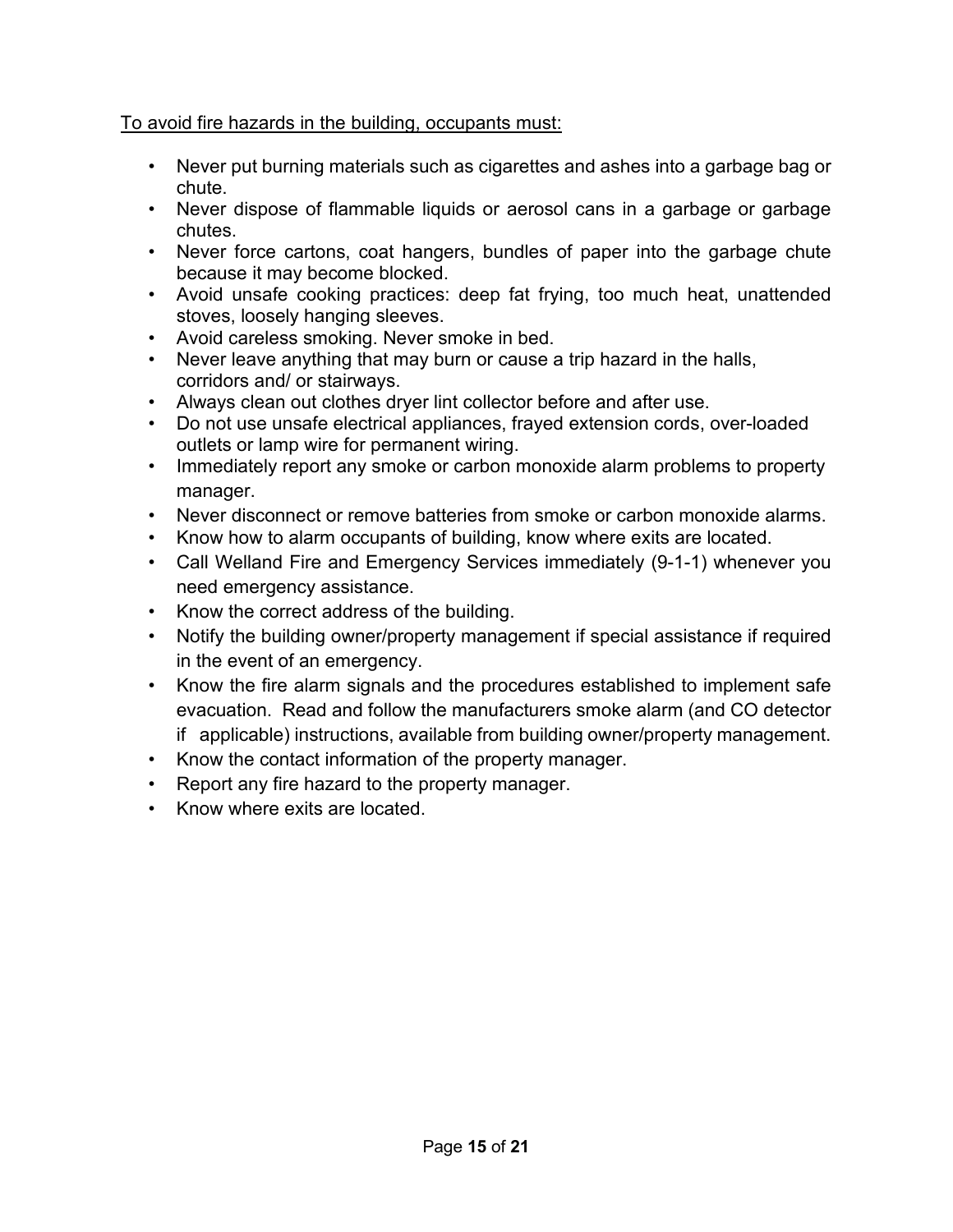## **Fire Safety Protocol: Part 4 Fire Extinguishment, Control or Confinement**

In the event a small fire cannot be extinguished with the use of a portable fire extinguisher or the smoke presents a hazard for the operator, the door to the area must be closed to confine and contain the fire. Leave the fire area. Only those persons who are trained and familiar with extinguisher operation may attempt to fight the fire. If the fire is of a size that could be extinguished with a portable fire extinguisher, the following applies:

#### Suggested Operation of Portable Fire Extinguishers

Remember the (PASS)

- P Pull the safety pin
- A Aim the nozzle
- S Squeeze the trigger handle
- S Sweep from side to side (watch for fire restarting)

Never re-hang extinguishers after use. Ensure they are properly recharged by a person that is qualified to service portable fire extinguishers and that a replacement extinguisher is provided.

Keep extinguishers in a visible area without obstructions around them.

Extinguishers have a listing on their label. Most extinguishers are listed as ABC multipurpose extinguishers:

- Class A: Ordinary combustibles such as wood, cloth and paper
- Class B: Flammable liquids such as gasoline, oil and oil-based paint
- Class C: Energized electrical equipment such as wiring, fuse boxes, circuit breakers and appliances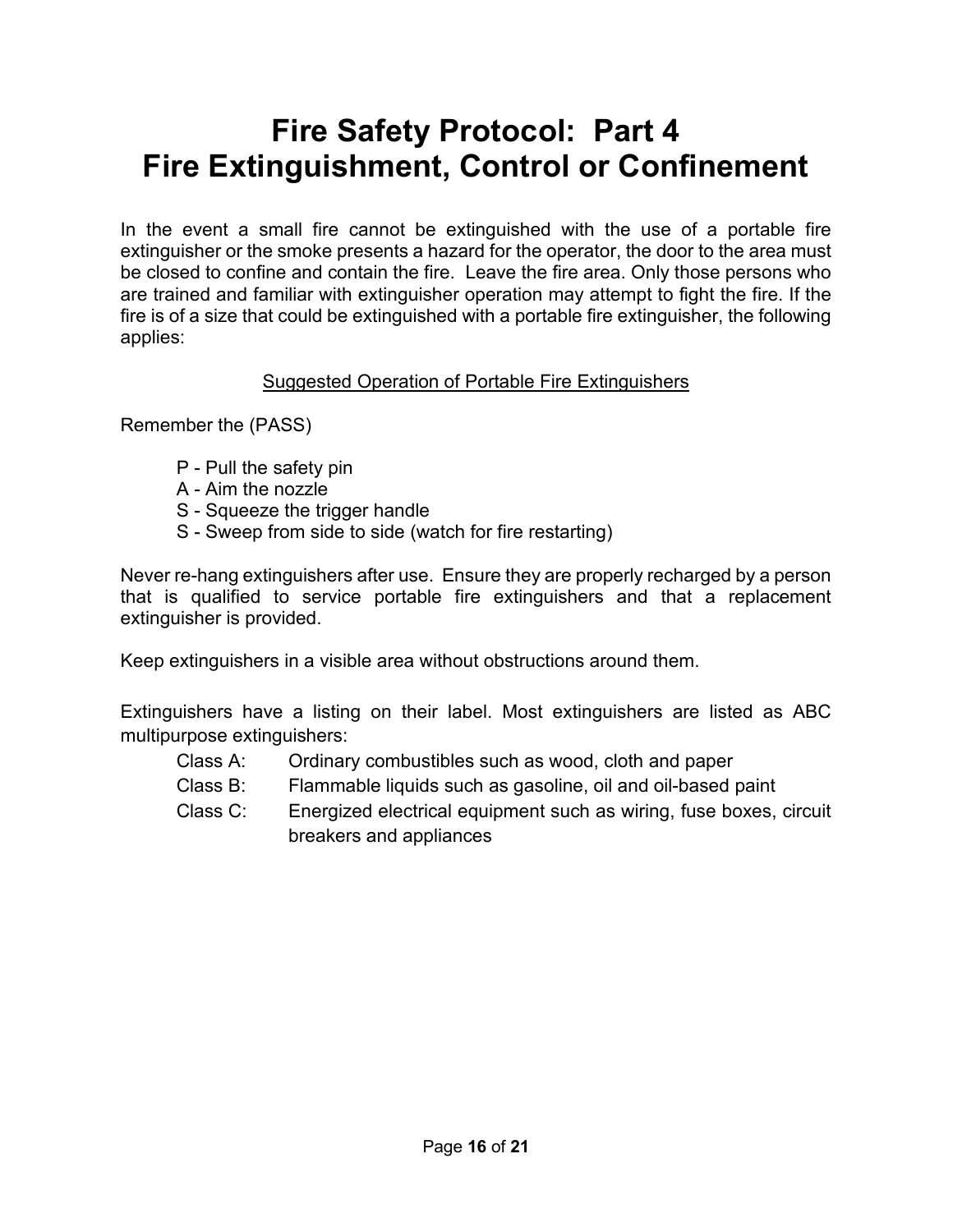## **Fire Safety Protocol: Part 5 Requirements of the Ontario Fire Code**

*Who is responsible for the following requirements? (State who is performing checks, tests and inspection eg. contractor, health and safety, etc)*

#### Check/test/inspect requirements of the Ontario Fire Code:

- To assist you in fulfilling your obligations, included is a list of the portions of the Fire Code that requires checks, inspections and/or tests to be conducted of the facilities. It is suggested that you read over this list and perform or have performed the necessary checks, inspections and/or tests for the items which may apply to your property.
- Fire Prevention Officers may check to ensure that the necessary checks, inspections and/or tests are being done, when conducting their inspections.
- This list has been prepared for purposes of convenience only. For accurate reference, the Fire Code should be consulted.

#### Definitions for key words are as follows:

- *Check* means visual observation to ensure the device or system is in place and is not obviously damaged or obstructed
- *Test* means the operation of a device or system to ensure that it will perform in accordance with its intended operation or function
- *Inspect* means physical examination to determine that the device or system will apparently perform in accordance with its intended function

It is stated in the Fire Code that records of all tests and corrective measures are required to be retained for a period of two years after they are made

**Complete the list on the following pages as it applies to the building. List "N/A" for features or systems that don't exist in the building.**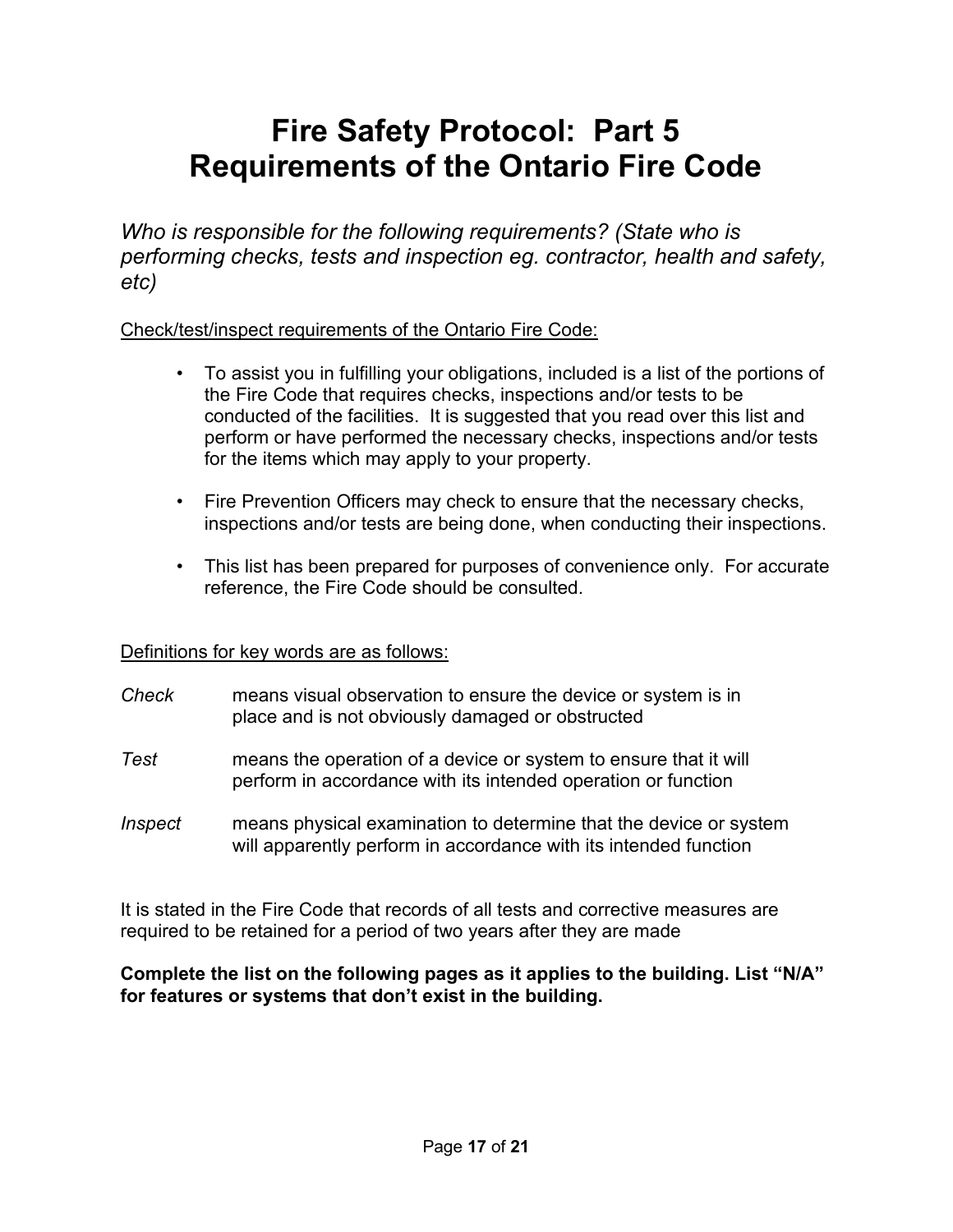## **General Fire Protection Systems/Equipment**

| General                                             | For each one, include Person or<br><b>Company Responsible</b> |
|-----------------------------------------------------|---------------------------------------------------------------|
| Doors in fire separations shall be checked as       |                                                               |
| frequently as necessary to ensure that they         |                                                               |
| remain closed.                                      |                                                               |
| Exit signs shall be clearly visible and maintained  |                                                               |
| in a clean and legible condition.                   |                                                               |
| Internally illuminated exit signs shall be kept     |                                                               |
| clearly illuminated at all times, when the building |                                                               |
| is occupied.                                        |                                                               |

## **Weekly**

| When subject to accumulation of combustible |  |
|---------------------------------------------|--|
| deposits, hoods, filters and ducts shall be |  |
| checked weekly and be cleaned when such     |  |
| deposits create an undue fire hazard.       |  |

## **Monthly**

| Doors in fire separations shall be inspected |  |
|----------------------------------------------|--|
| monthly for proper operation.                |  |

## **Smoke Alarms**

| Ensure dwelling unit smoke alarms are      |  |
|--------------------------------------------|--|
| maintained in operating condition.         |  |
| Ensure a copy of the smoke alarm           |  |
| manufacturer's Maintenance instructions or |  |
| approved alternative has been provided.    |  |
| Smoke alarms shall be checked annually and |  |
| at every tenancy change.                   |  |

## **Carbon Monoxide Alarms**

| Ensure required dwelling units CO alarms are |  |
|----------------------------------------------|--|
| installed and maintained                     |  |
| Ensure a copy of the carbon Monoxide alarm   |  |
| manufacturer's Maintenance instructions or   |  |
| approved alternative has been provided.      |  |
| Carbon Monoxide alarms shall be checked      |  |
| annually and at every tenancy change.        |  |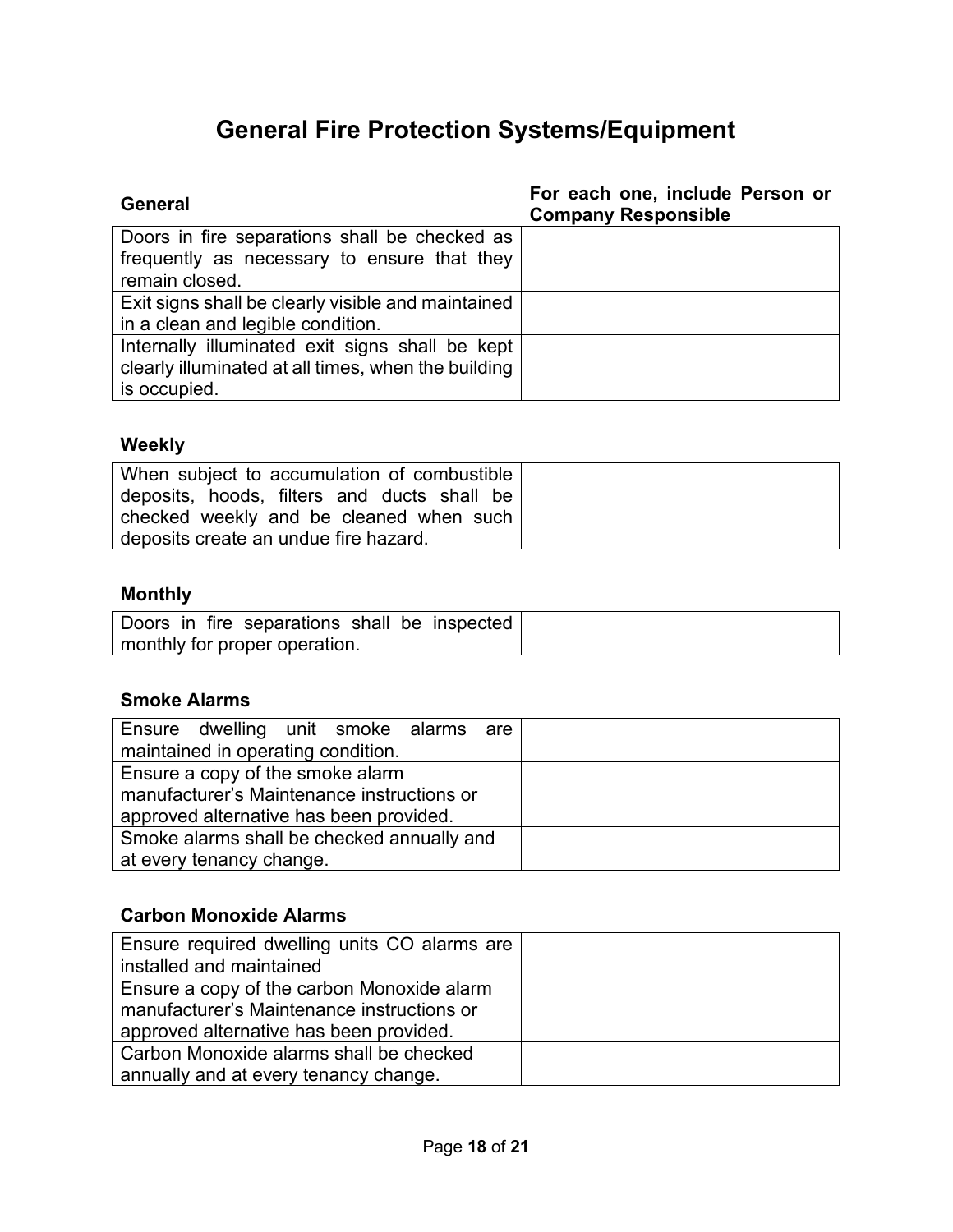## **Portable Fire Extinguishers**

| General                                           | For each one, include Person or<br><b>Company Responsible</b> |
|---------------------------------------------------|---------------------------------------------------------------|
| Each portable extinguisher shall have a tag       |                                                               |
| securely attached to it showing the               |                                                               |
| maintenance or recharge date, the servicing       |                                                               |
| agency and the signature of the person who        |                                                               |
| performed the service.                            |                                                               |
| A permanent record containing the                 |                                                               |
| maintenance date, the examiner's name and a       |                                                               |
| description of any work or hydrostatic testing    |                                                               |
| carried out shall be prepared and maintained      |                                                               |
| for each portable extinguisher.                   |                                                               |
| All extinguishers shall be recharged after use or |                                                               |
| as indicated by an inspection or when             |                                                               |
| performing maintenance. When recharging is        |                                                               |
| performed, the recommendations<br>the<br>0f       |                                                               |
| manufacturer shall be followed.                   |                                                               |

## **Monthly**

|          | Portable extinguishers shall be inspected |  |  |
|----------|-------------------------------------------|--|--|
| monthly. |                                           |  |  |

## **Yearly**

| Extinguishers shall be subject to maintenance<br>not more than one year apart or when |  |
|---------------------------------------------------------------------------------------|--|
|                                                                                       |  |
| specifically indicated by an inspection.                                              |  |
| Maintenance procedures shall include a                                                |  |
| thorough examination of the three basic                                               |  |
| elements of an extinguisher:                                                          |  |
| mechanical parts<br>a)                                                                |  |
| extinguishing agent<br>b)                                                             |  |
| expelling means<br>C)                                                                 |  |
| Every twelve months, pump tank water, and                                             |  |
| pump tank calcium chloride base antifreeze                                            |  |
| types of extinguishers shall be recharged with                                        |  |
| new chemicals or water, as applicable                                                 |  |

## **6 Years**

| Every six years, stored pressure extinguishers   |  |
|--------------------------------------------------|--|
| that require a 12 year hydrostatic test shall be |  |
| emptied and subjected to the applicable          |  |
| maintenance procedures.                          |  |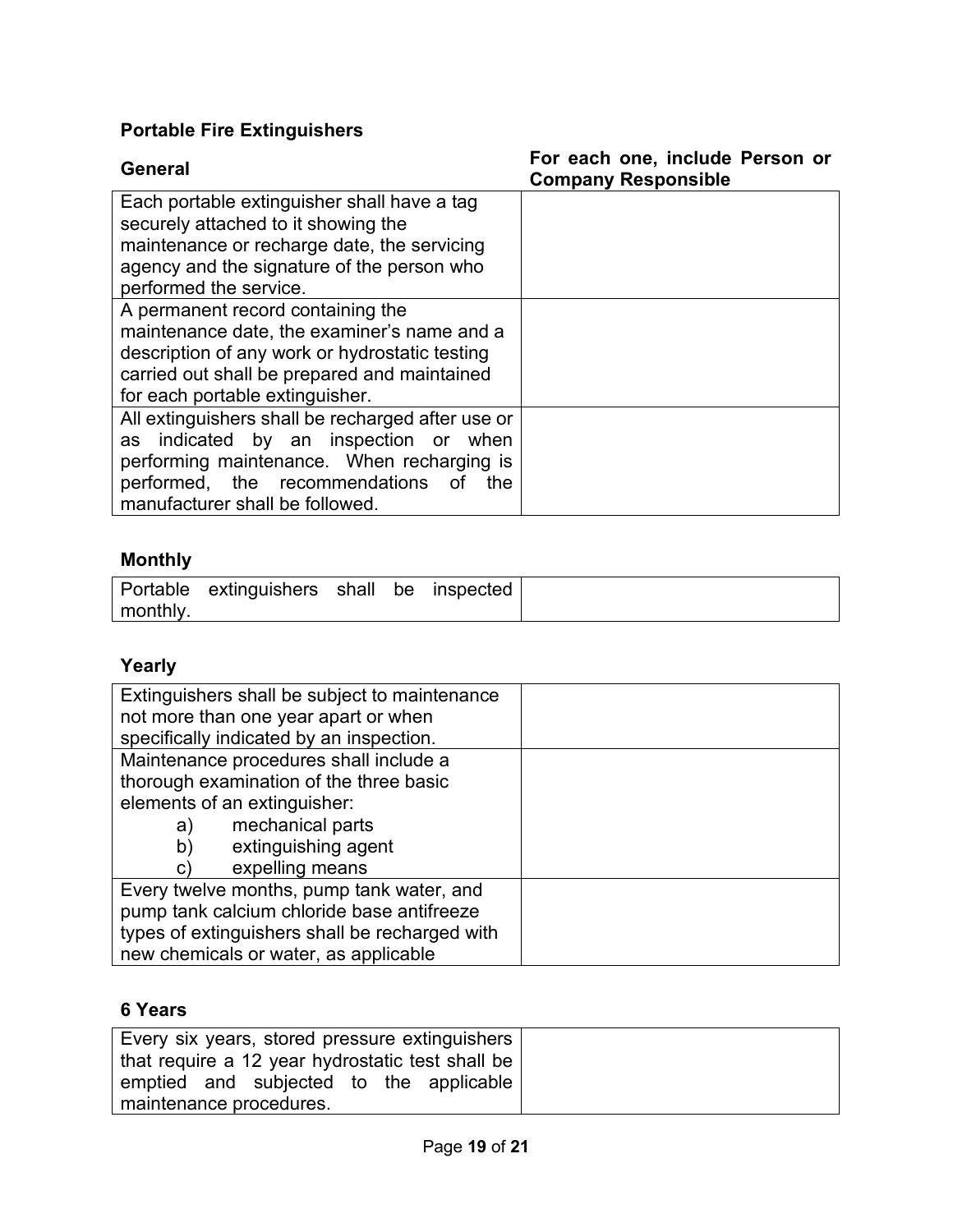# **Fire Safety Protocol: Part 6 Building Schematics Legend**

**These symbols are to be used on your site plan and floor plans. Each page with a site plan or floor plan submitted must have its own legend, with the symbols used on that specific page.**

| X                          | Pull Pin For Kitchen Fire Suppression System                              |
|----------------------------|---------------------------------------------------------------------------|
|                            | Entrance / Exit                                                           |
|                            | Hydrant                                                                   |
|                            | <b>Fire Department Connection</b>                                         |
|                            | Valves (General) Identify The Type Of Valve (ie. Gas, Sprinklers, Water.) |
| <b>FCP</b>                 | <b>Fire Alarm Control Panel</b>                                           |
| FAA                        | <b>Fire Alarm Annunciator</b>                                             |
|                            | <b>Emergency Light, Battery-Powered</b>                                   |
|                            | Illuminated Exit Sign, Single Face                                        |
| ⊗                          | Combined Battery-Powered Emergency Light & Illuminated Exit Sign          |
|                            | <b>Pull Station</b>                                                       |
|                            | <b>Heat Detector</b>                                                      |
|                            | <b>Smoke Detector</b>                                                     |
| SA                         | Smoke Alarm                                                               |
| $\overleftrightarrow{ABC}$ | Fire Extinguisher - ABC Type                                              |
| н                          | <b>Hose Cabinet</b>                                                       |
|                            | Sprinkler Riser, indicate whether Wet or Dry System                       |
| <b>KB</b>                  | Fire Dept. Key Box                                                        |
| <b>FSP</b>                 | Fire Safety Plan Box                                                      |